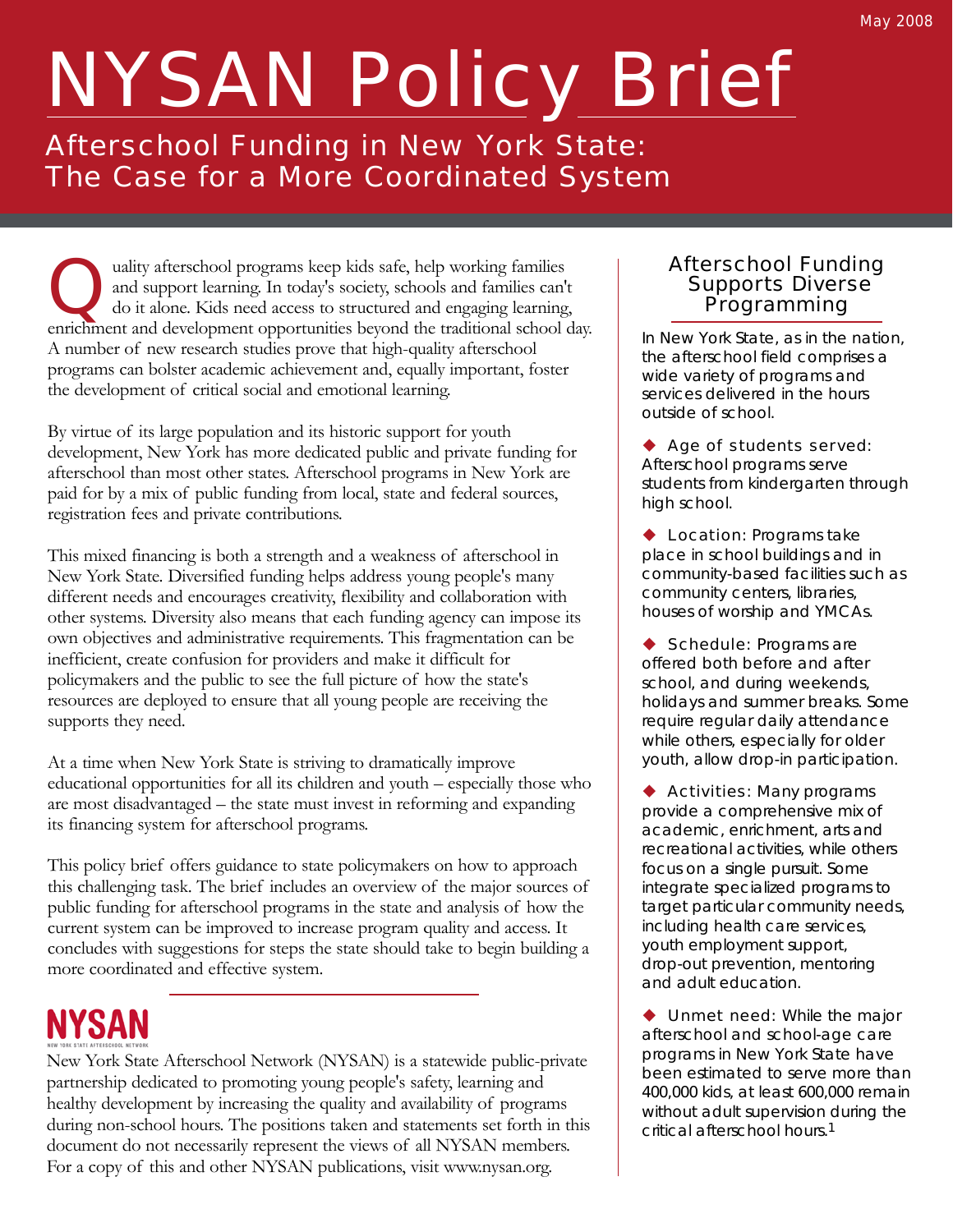# New York State and City Administered Funding for

| <b>Program Name</b>                                        | <b>Administering Agency</b>                                                                       | <b>FY 2008 Allocation</b><br>(\$ millions) | <b>Source</b><br>of Funds | <b>Local Match</b><br><b>Required</b> |
|------------------------------------------------------------|---------------------------------------------------------------------------------------------------|--------------------------------------------|---------------------------|---------------------------------------|
| Advantage After School                                     | NY State Office of Children<br>and Family Services (OCFS)                                         | \$28.2M                                    | Federal <sup>+</sup>      | <b>No</b>                             |
| Beacon Program                                             | City of NY Dept. of Youth and Community<br>Development (DYCD)                                     | \$46M                                      | City and Federal          | Yes                                   |
| <b>Contracts for Excellence</b>                            | NY State Education Dept. (SED)                                                                    | \$111M <sup>*</sup>                        | State                     | <b>No</b>                             |
| Extended School Day /<br><b>School Violence Prevention</b> | <b>SED</b>                                                                                        | \$30.2M                                    | <b>State</b>              | <b>No</b>                             |
| Out-of-School Time (OST) Programs for Youth                | <b>DYCD</b>                                                                                       | \$98M (plus \$11M)<br>from YDDP)           | City and State            | <b>No</b>                             |
| School-Age Child Care                                      | OCFS through County Departments of Social Services                                                | $$230M$ <sup>#</sup>                       | State & Federal           | Family Co-payment                     |
| Special Delinquency Prevention Programs                    | OCFS through County Youth Bureaus                                                                 | \$9.38M                                    | <b>State</b>              | <b>No</b>                             |
| Summer Youth Employment Program                            | NY State Office of Temporary & Disability Assistance<br>through local Workforce Investment Boards | \$35M                                      | Federal                   | <b>No</b>                             |
| Supplemental Educational Services                          | <b>SED</b>                                                                                        | N/A                                        | Federal                   | <b>No</b>                             |
| 21st Century Community Learning Centers                    | <b>SED</b>                                                                                        | \$100.1M                                   | Federal                   | <b>No</b>                             |
| Youth Development /<br>Delinquency Prevention (YDDP)       | OCFS through County Youth Bureaus                                                                 | \$29.5M                                    | State                     | Yes                                   |

+ Advantage After School funding was transferred from Temporary Assistance for Needy Families to the state General fund for FY 2009.

\* Allocation of education funding subject to Contracts for Excellence is determined by individual school districts. In FY2008, the 56 districts statewide that received funding subject to

Contract for Excellence requirements dedicated \$111 million to increasing "time on task", including extended school day and year initiatives, as well as afterschool programs # Estimated expenditures of NY State Child Care Block Grant funds on subsidies for school-age child care in all settings, including home and family care, as well as center-based programs.

^ CBO = Community-based organization.

### The Structure of State Funding for Afterschool

As the chart above illustrates, New York State and City operate many different funding streams that support afterschool and related child care, extended learning and other youth development programs. Through these major public initiatives alone, the state invests more than \$700 million annually.

In addition, many providers integrate significant funding from other sources. Federal programs such as Americorps, Safe & Drug Free Schools and Child Care Food programs help provide key staffing, nutrition and other supports. Other initiatives for teen health services, drop-out prevention and youth employment are sometimes linked to afterschool programs. Additionally, foundations, corporations and individual philanthropists across New York State donate millions of dollars per year to help afterschool programs offer innovative arts, academic enrichment, recreation, mentoring, service learning, leadership development and other types of activities. Many of these public and private initiatives have common goals and serve similar populations, but

impose different administrative and regulatory requirements on program providers. While increased investment is needed across the board, there are also efficiencies to be gained from improving coordination across initiatives and agencies, both public and private. Models for successfully blending funds have been created at the local level by The After-School Corporation and the NYC Department of Youth and Community Development. These are replicable models that can be adapted at the state level to create a more coordinated system.

# The Need to Expand Afterschool Opportunities

Fragmented administration of programs makes it difficult to aggregate and determine total statewide afterschool participation. A 2002 study conducted by Fight Crime: Invest in Kids New York found that the state needs 600,000 additional afterschool slots to serve all kids who are unsupervised afterschool or would attend an afterschool program if one were available. A 2006 study by the Afterschool Alliance found that 80% of New York providers were operating at or above the maximum capacity they had budgeted to serve.<sup>2</sup>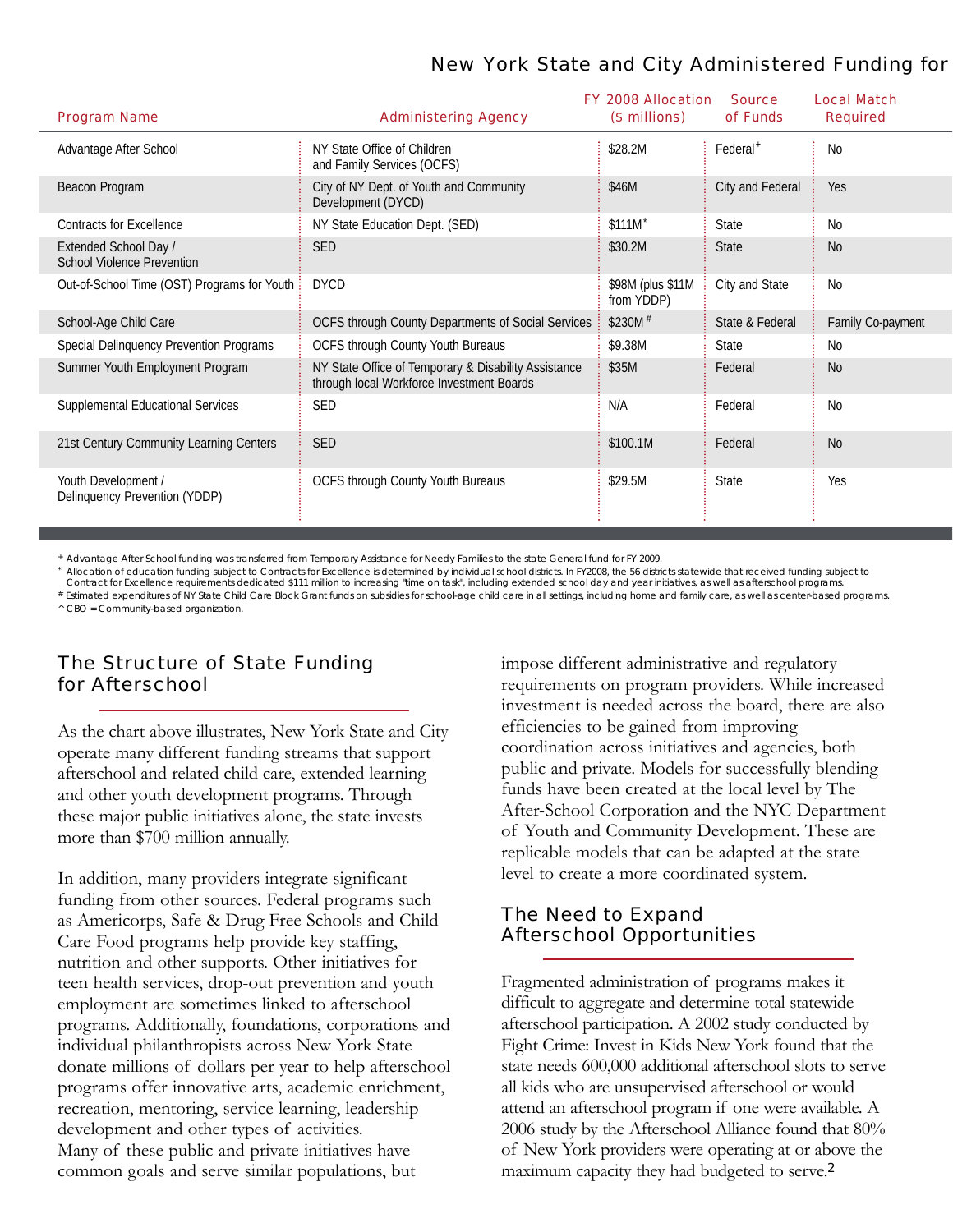# Afterschool and Related Child and Youth Programming

| <b>Target Population</b>                                                           | <b>Distribution Process</b>                     | <b>Capacity-Building</b><br><b>Set Aside</b>                                             | School-CBO<br><b>Partnership Required</b> |
|------------------------------------------------------------------------------------|-------------------------------------------------|------------------------------------------------------------------------------------------|-------------------------------------------|
| Full-day pre-kindergarten through Grade 12                                         | Competitive grants                              | <b>No</b>                                                                                | Yes                                       |
| New York City students age 6 and up, and adults                                    | Competitive grants                              | DYCD funds a capacity-building department<br>to provide technical assistance to grantees | Yes                                       |
| K-12 students with the greatest educational needs                                  | Formula                                         | No                                                                                       | <b>No</b>                                 |
| K-12 students                                                                      | Competitive grants with annual<br>continuations | <b>Yes</b>                                                                               | <b>Yes</b>                                |
| K-12 students with priority to high need<br>neighborhoods in New York City         | Competitive grants                              | Additional tax-levied funds are set aside<br>for technical assistance and evaluation     | Yes                                       |
| Low-income children ages 5-12                                                      | Formula to counties for family subsidies        | 4% for quality improvement activities                                                    | N <sub>0</sub>                            |
| High-risk children and youth ages 0-20                                             | Per-capita formula & competitive grants         | No                                                                                       | <b>No</b>                                 |
| Low-income youth ages 14-17                                                        | Formula                                         | <b>No</b>                                                                                | <b>No</b>                                 |
| K-12 students in low-income schools that fail to<br>meet academic progress targets | Reimbursement based on<br>student enrollment    | <b>No</b>                                                                                | <b>No</b>                                 |
| K-12 students with priority to low-income and<br>low-performing schools            | Competitive grants                              | 3% for professional development,<br>technical assistance and evaluation                  | <b>Yes</b>                                |
| Children and youth ages 0-20                                                       | Per-capita formula                              | <b>No</b>                                                                                | <b>No</b>                                 |

# The Costs of High-Quality Programming

The cost of delivering a high-quality afterschool program is dependent on variables such as program model, location and size. A review published by The Finance Project determined that the middle cost range across the country is \$1,300 to \$2,000 per student per year.<sup>3</sup> However, these estimates did not always account for essential in-kind contributions, such as facilities or student stipends, which increase the actual cost of providing afterschool programs.

In New York State, few of the existing funding streams provide sufficient resources to meet the full costs of delivering a high-quality program. Providers particularly cite transportation and professional development as critical under-funded program components. In addition, the challenges of accessing and blending multiple funding streams can be daunting to navigate, especially for smaller providers.

# Funding System Barriers and Opportunities for Program Improvement

Information collected by NYSAN reveals five common areas of fragmentation where a more coordinated statewide strategy could enhance afterschool program quality and availability.

#### Goals and Outcomes

Statewide and nationally, the afterschool field is reaching a consensus on the goals and characteristics of high-quality programs. Still the state's many funding streams use differing language and indicators to describe their intended goals and outcomes, while targeting different subpopulations, activities and settings. Without an overall vision and alignment of goals and outcomes – across public and private funding streams – program providers will continue to struggle to blend funds, and policymakers will have limited ability to know if the state's investments are meeting young people's needs.

#### Quality Standards and Regulations

Health and safety regulations and comprehensive quality standards are essential components of a high-quality afterschool system. New York State has the building blocks in place, but lingering inconsistencies, for example between the licensing requirements for school-age child care facilities and the State Education Department's (SED's) health and safety standards, need to be resolved. Notably, the quality framework developed for the NYSAN Program Quality Self-Assessment Tool has been adopted by both SED and the New York City Department of Youth and Community Development. It would be useful to build upon these agencies' actions to reach